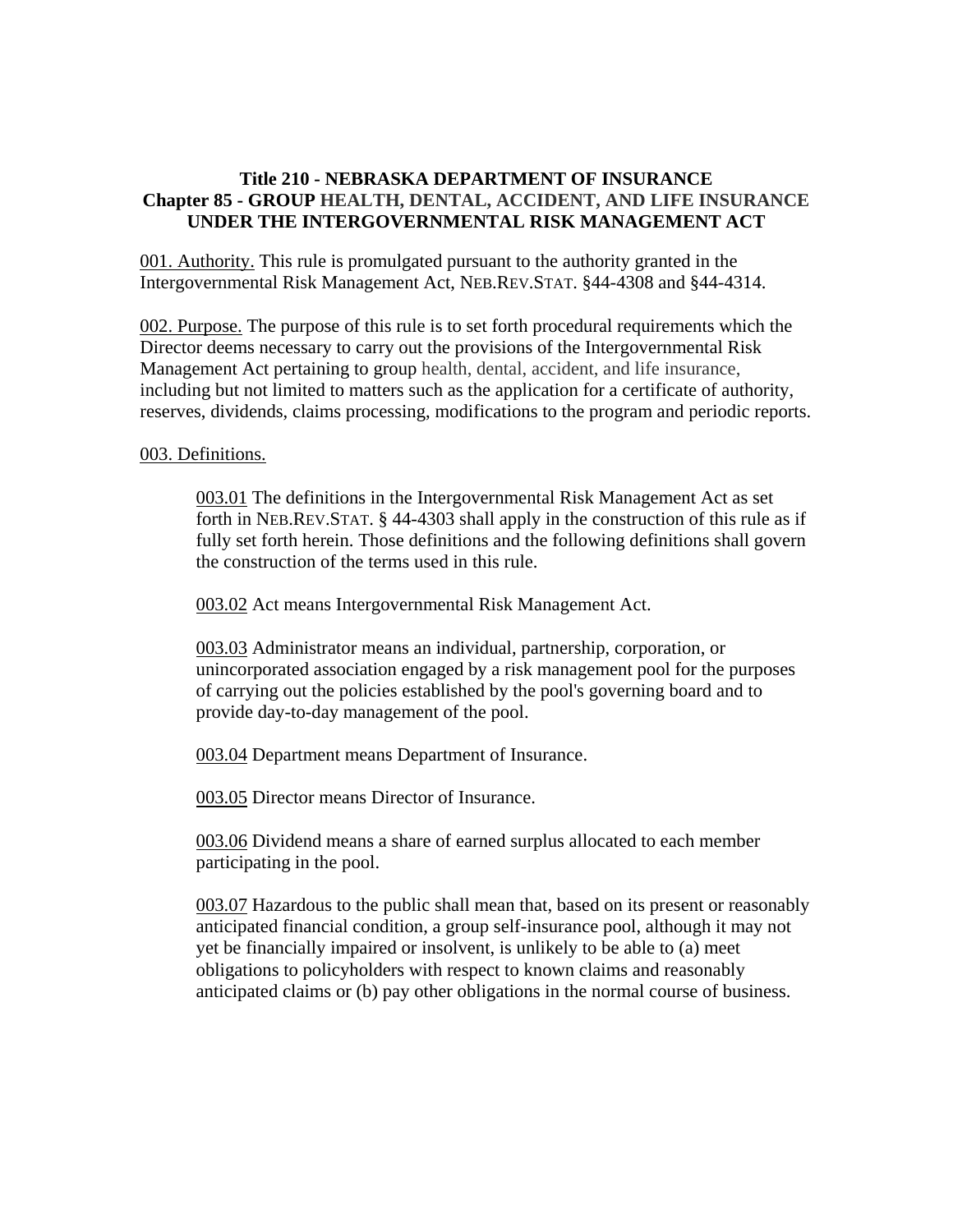003.08 Pool shall mean self-insurance pool created under article 43 of Chapter 44 of the Nebraska Revised Statutes in which each member makes financial contribution for the payment of all losses incurred by any member which are protected against by the pool.

003.09 Qualified Actuary shall mean a person:

003.09A Who is a fellow or associate of the Society of Actuaries, a member of the American Academy of Actuaries, independent of the pool and its members, and independent of any insurance company electing to discount its reserves, and independent of any reinsurance company contracted with the pool; or

003.09B Who meets all of the following requirements:

003.09B(1) Has demonstrated to the Director that he or she is possessed of the educational background and experience necessary or the practice of actuarial science including, but not limited to, the evaluation of claim reserves;

003.09B(2) Is independent of the pool and its members, independent of any insurance company electing to discount its reserves, and independent of any reinsurance company contracted with the pool; and

003.09B(3) Has the prior written approval of the Director to sign claim reserve opinions required by this rule.

003.10 Service provider means a person or entity which provides services not provided by the Administrator, including but not limited to (a) claims adjustment, (b) loss control safety management, (c) compilation of statistics and the preparation of premium and loss reports, (d) preparation of other required selfinsurance reports, (e) development of members' assessments and fees, and (f) administration of a claim fund.

003.11 Surplus shall mean the amount obtained by subtracting, from the admitted assets, actual liabilities, including any reserves which by law must be maintained.

004. Application for certificate of authority. A risk management pool organized pursuant to the Intergovernmental Risk Management Act may apply to the Director for a certificate of authority to provide group self-insurance to its members. A pool shall not accept contributions for group self-insurance coverage and shall not provide such insurance coverage to its members until the Director has issued the certificate of authority. The application shall be accompanied by an application filing fee of one thousand dollars, and shall include the pool's name, location of its principle office, date of organization, and the name and address of each member. The following information shall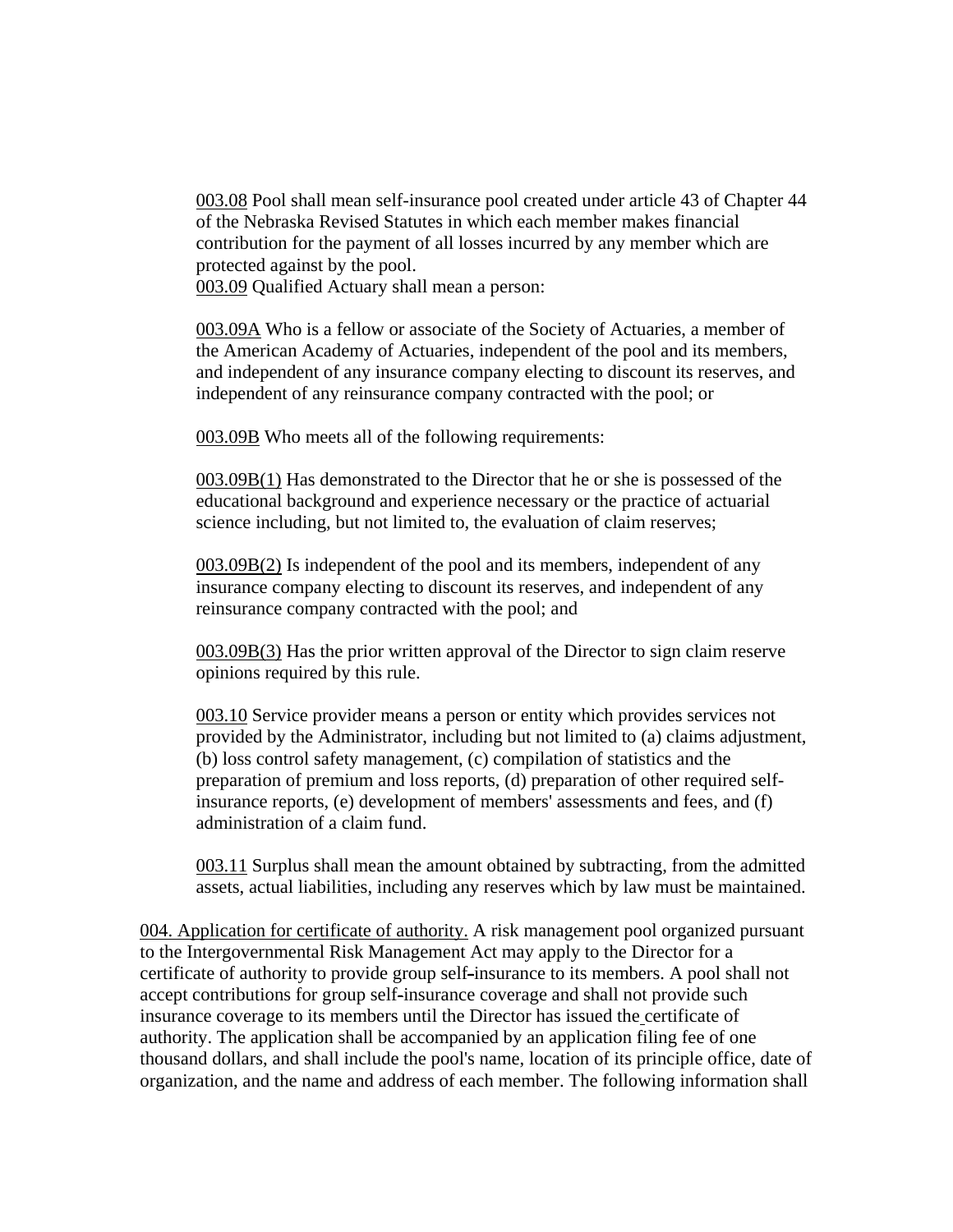be submitted with the application, and shall specify the types of coverage involved, where applicable:

004.01 A copy of the agreement entered into for the purpose of establishing and operating a risk management pool as required by NEB.REV.STAT. § 44-4306;

004.02 A copy of the pool's articles of incorporation, articles of association and by-laws;

004.03 Disclosure of the lines of insurance coverage to be provided as specified under NEB.REV.STAT. § 44-4304;

004.04 Pro forma financial statements and projections for at least the first five (5) years of operation;

004.05 Historical and expected loss experience of the proposed members to the extent reasonably available;

004.06 Appropriate actuarial opinions by a qualified, independent actuary, including a determination of minimum premium or participation levels required to commence operations and to prevent the pool from being hazardous to the public;

004.07 A copy of the agreement entered into with any administrator or service provider and biographical information on such individuals or if an entity, the individuals providing the services for such entity;

004.08 Address in Nebraska where books and records of the pool will be maintained at all times;

004.09 Disclosure of proposed standard insurance, excess insurance and excess stop-loss reinsurance arrangements and a copy of such agreements as they become available;

004.10 Disclosure of member contribution levels and the criteria used to determine the contribution levels;

004.11 A copy of any insuring agreements, forms and certificates of insurance coverage to be issued by the pool to each member of the pool;

004.12 Disclosure of the extent to which initial pool funding will be raised through the issuance of bonds; and

004.13 Such other information as the Director may reasonably require.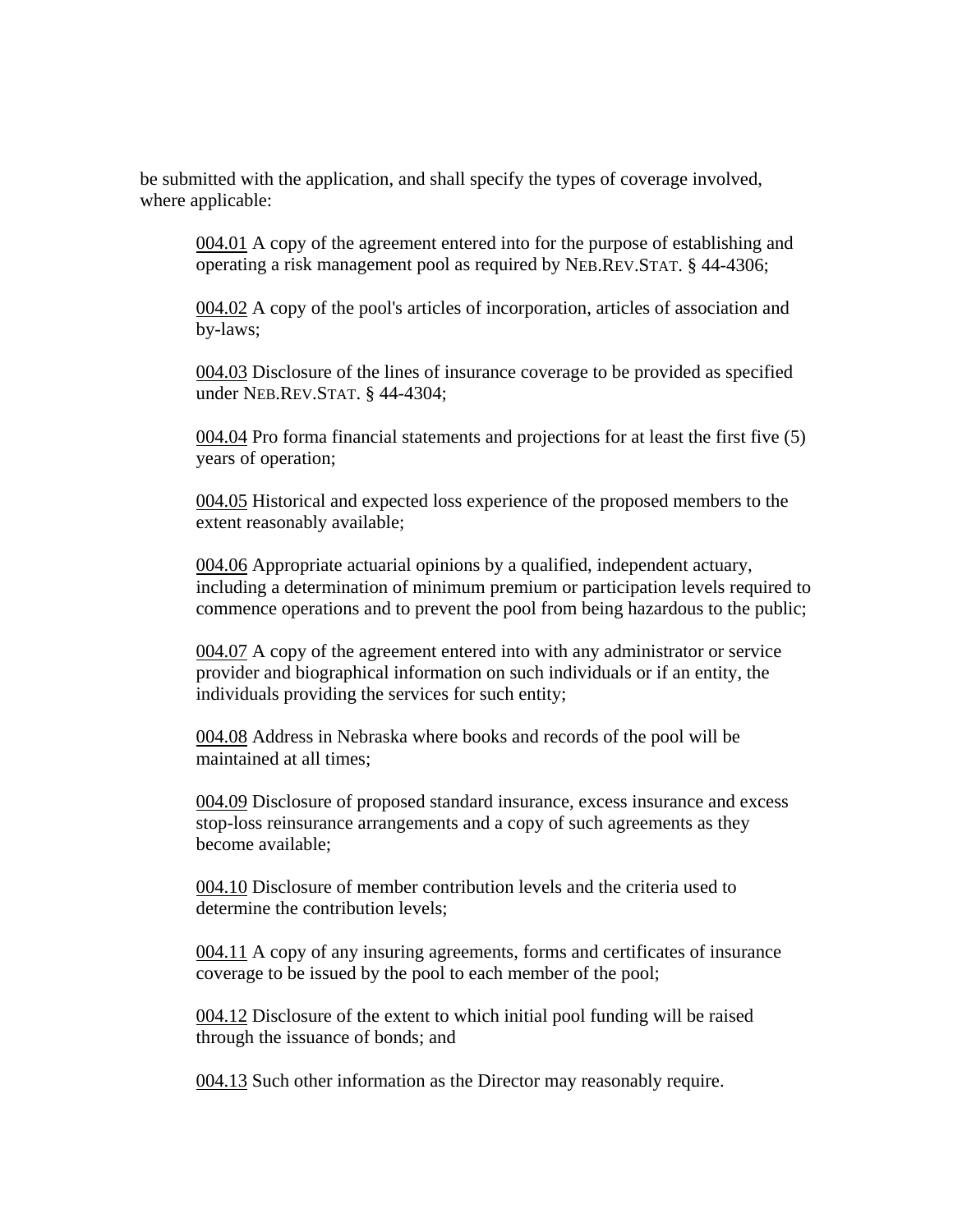005. Reserves. A risk management pool shall maintain the same reserves as required of a Nebraska domestic insurance company offering the same coverage as the group insurance offered by a pool to its members, except that a pool may discount claim reserves if the pool's annual report required under Section 011 is accompanied by a certified statement of opinion by a qualified actuary which accurately reflects the effect of discounting of claim reserves on the pool's financial condition. In the event a pool discounts its claim reserves, the certified actuarial opinion defined in this section shall include the following:

005.01 An assessment of the adequacy of the undiscounted reserves;

005.02 An assessment of the appropriateness of the assumed interest rate, considering at least the following:

005.02A Valuation basis of bonds;

005.02B Yield on assets; and

005.02C The match of asset maturities to corresponding liabilities.

005.03 An assessment of the appropriateness of the liabilities to surplus ratio of the company;

005.04 An assessment of the appropriateness of the anticipated payment schedule, considering at least the following:

005.04A The pools own paid claim development history to the extent relevant and credible;

005.04B To the extent that such history is not relevant or credible, the experience of other insurers after allowance for any differences in form of coverage, nature of risks insured, limits written or retention levels after excess stop-loss reinsurance; and

005.04C Timing of excess stop-loss reinsurance recoverables and, if applicable, any additional excess stop-loss reinsurance premiums that may become due.

005.05 A description of the formula(s) used for discounting, including any provision for adverse deviation;

005.06 An assessment of the appropriateness of the claim reserve to surplus ratio of the pool; and

005.07 Any other factors necessary to accurately reflect the effect of discounting on the financial condition of the pool or as required by the Director.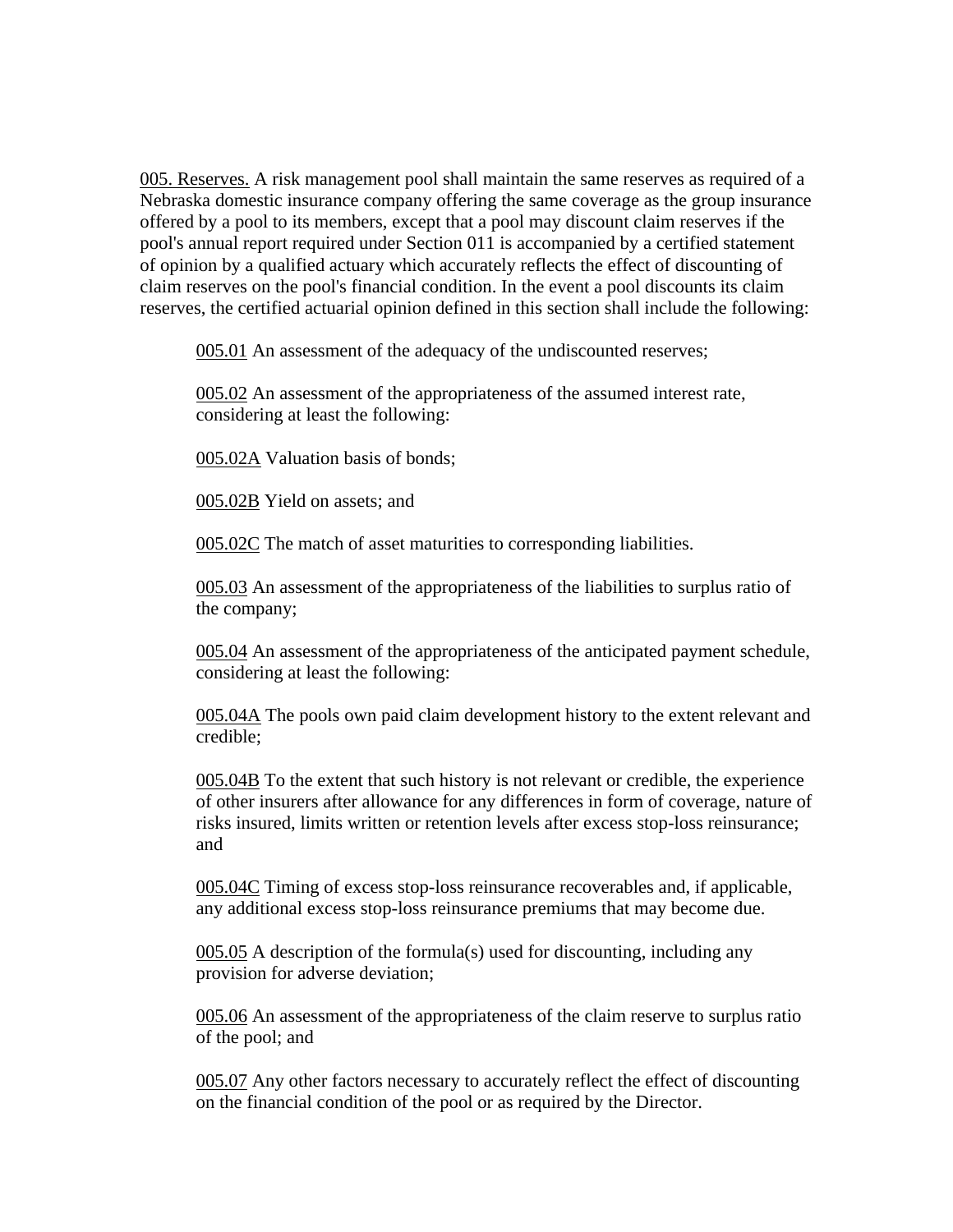006. Dividends. A pool may not distribute dividends to its members until it has received approval by the Director. A pool may not declare or pay any dividends except from earned surplus, ascertained in accordance with statutory insurance accounting principles. In order to pay dividends to its members, the pool shall make application to the Director for approval, which application shall specify the date established for payment of the dividend, a statement as to whether the dividend is to be in cash or property and if in property, how valuation was determined, the dates and amounts of all previous dividends, financial statements as of the month preceding the application, a brief statement as to the effect of the proposed dividend upon the pool's reserves and the reasonableness of surplus in relation to the pool's outstanding liabilities, and the adequacy of the surplus relative to the pool's financial needs.

007. Surplus. A pool shall maintain adequate surplus and reserves and receive adequate financial contributions from its members in order to operate in a manner which is not hazardous to the public.

008. Investments. The surplus and other funds, or part thereof, of a pool shall be invested as authorized for investments by Nebraska domestic insurance companies offering the same coverage as the group insurance offered by a pool to its members.

### 009. Notice to Department.

009.01 A pool shall notify the Department 30 days in advance of any assessments to cure a deficiency and of any changes in:

009.01A Contribution levels;

009.01B Coverages offered by the pool;

009.01C Administrator or service provider and any material change in such agreements with the administrator or service provider;

009.01D The pool's articles of incorporation, articles of association or by-laws;

009.01E Any amendments to the agreement establishing in the pool;

009.01F Standard insurance, excess stop loss insurance, and excess stop-loss reinsurance agreements; or

009.01G The extent to which pool funding will be raised through the issuance of bonds.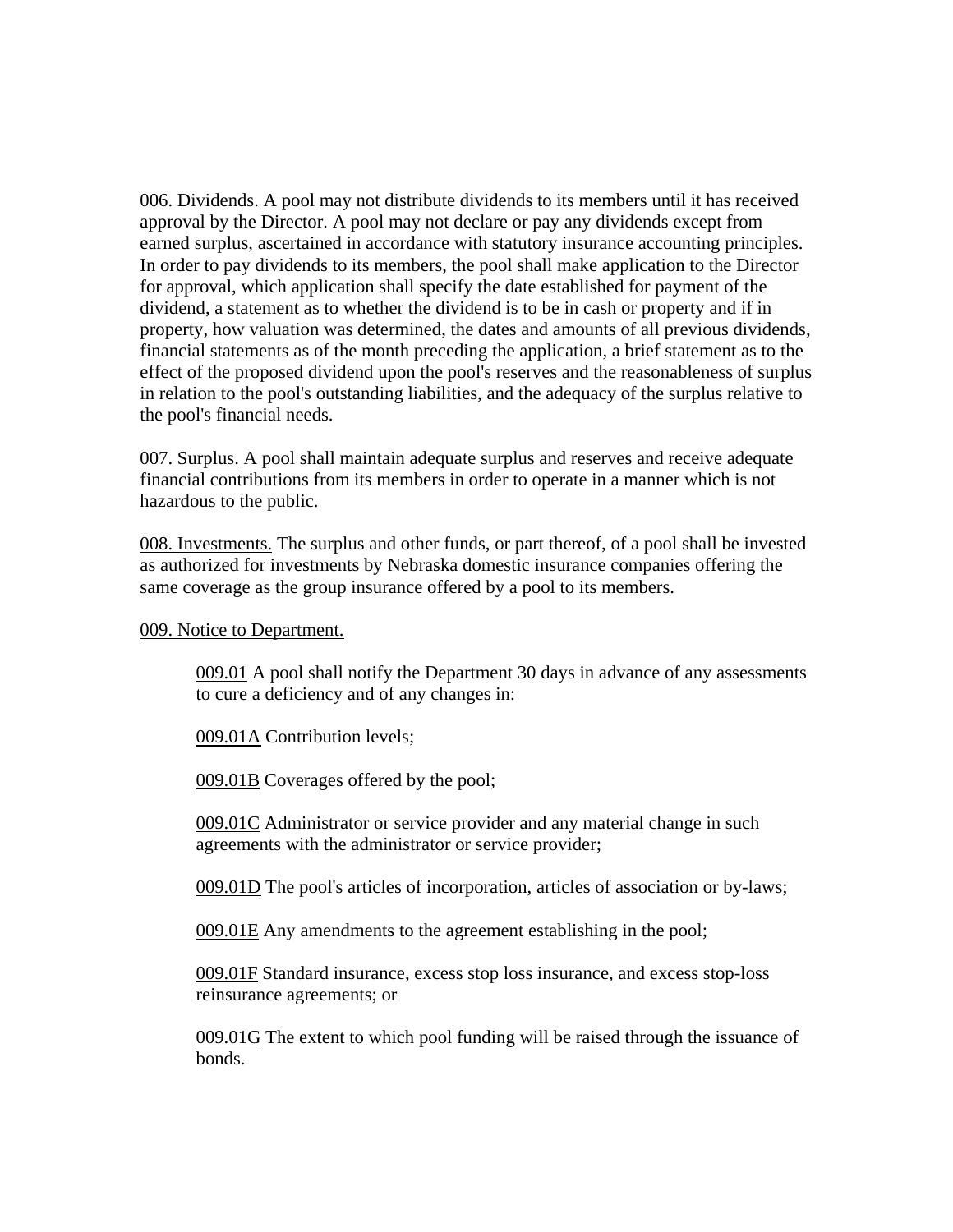009.02 The notification shall be accompanied by a statement setting forth the effect of such change on the pool and its ability to operate in a manner which is not hazardous to the public. A copy of any amended documents shall be provided and accompanied by appropriate supporting opinions and information to the extent necessary and reasonably available, or requested by the Department.

009.03 Such notified changes shall become effective 30 days after submitted to the Department unless disapproved by the director. The Director shall disapprove any such notified change if as a result of such change the pool will not:

009.03A Have adequate surplus and reserves and receive adequate financial contributions from its members in order to operate in a manner which is not hazardous to the public; or

009.03B Satisfy the requirements of Nebraska law, this rule, the agreement establishing the pool, or the pool's by-laws.

010. Claims. A pool shall process and act upon claims in accordance with the guidelines applicable for domestic insurance companies.

## 011. Annual report of affairs and examinations.

011.01 Every pool shall make and file with the Department, on or before March 1 of each year, a report under oath of its affairs and operations during the last preceding calendar year, upon a form furnished by the Department. Upon application to and approval by the Director, an individual pool may make and file the report on or before a date other than March 1 for a different twelve-month period in order to correspond with the applicable fiscal year established by the pool. The report shall show all contributions received by it for membership in the pool during the previous calendar year. Such annual statements shall use insurance statutory accounting principles, and shall include an actuarial opinion on claim reserves, reserves on claims incurred but not reported, and loss adjusted expense reserves.

011.02 A pool discounting claim reserves shall disclose the discounting of claim reserves in its annual and other financial statements in a manner which will accurately reflect the effect of discounting of claim reserves on the pool's financial condition.

011.03 In addition to the annual report of affairs, every pool shall make and file such periodic reports on forms furnished by the Department as the Director may require.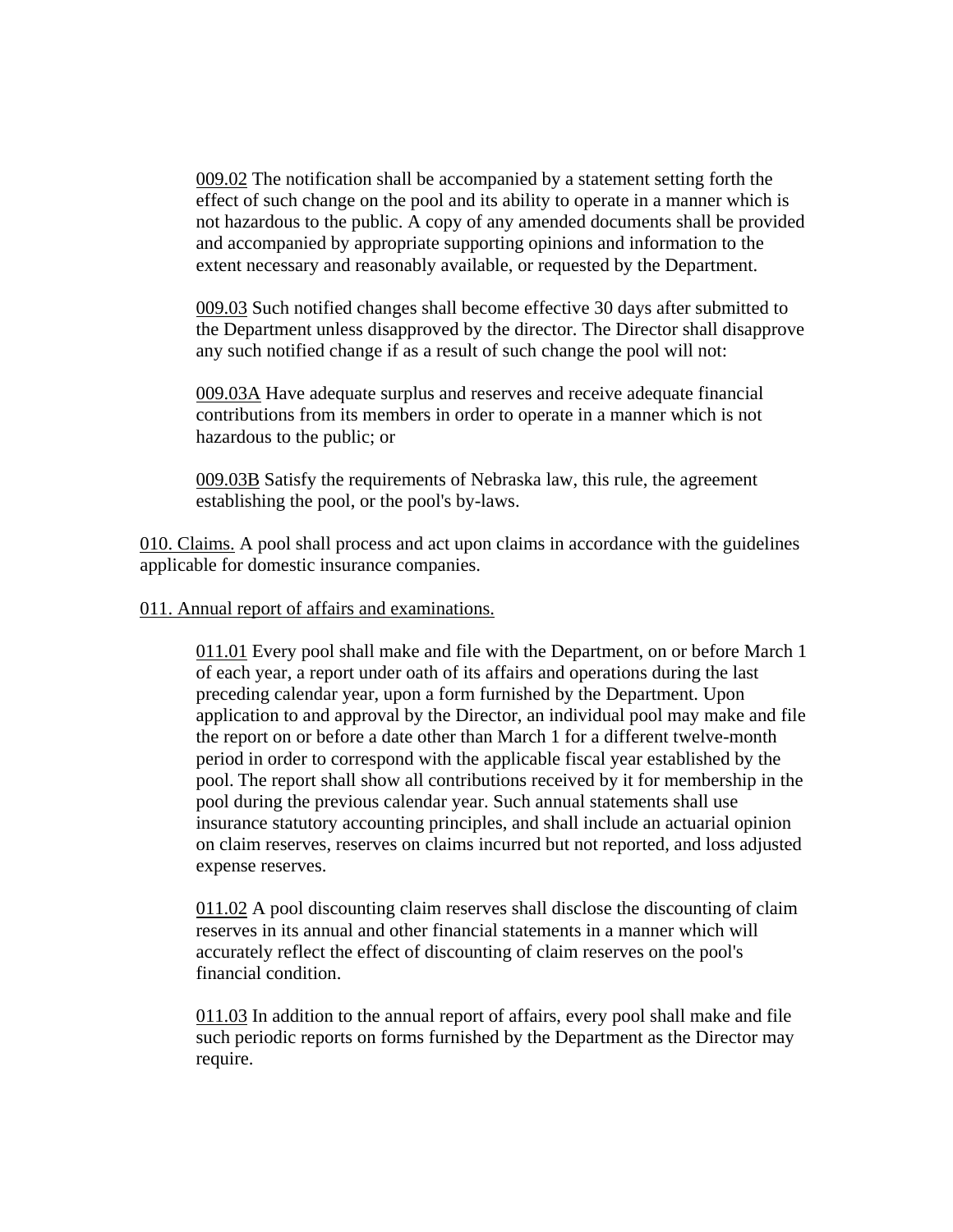011.04 The reasonable expenses for examination of the business affairs, records, and assets of each pool conducted by the Department pursuant to NEB.REV.STAT. § 44-4310(2) shall be fixed and determined by the Director. Each pool shall be responsible for the payment of the determined expenses to the Director within a reasonable time after the receipt of the statement for such expenses. The expenses shall be limited to a reasonable allocation for the salary of each examiner plus actual expenses.

### 012. Payment to Director; computation.

012.01 On or before March 1 of each year, every risk management pool shall pay to the Director of Insurance the amount required pursuant to NEB.REV.STAT. § 44- 4320.

012.01A A pool which has a scheme of operations that contemplates a return of a portion of the contributions of pool members without such members being claimants under the pool's insuring agreements may deduct such return contributions from the pool's contributions for the purpose of calculating the payment due to the Director of Insurance.

012.01B A pool which has a scheme of operations that includes the purchase of standard insurance subject to premium tax under NEB. REV. STAT. § 77-908 or § 44-5506 may deduct the cost of such insurance from the pool's contributions for the purpose of calculating the payment due to the Director of Insurance.

012.02 The computation of payments shall be made on forms furnished by the Department of Insurance and shall be filed with the Department, together with a sworn statement by the pool's chief operating officer attesting to the accuracy of the computation. The Department shall furnish such forms to each pool prior to the end of the year for which such amount is payable together with any information relative to computation of the amount as may be necessary.

### 013. Termination of membership in the pool.

013.01 In order for a member to voluntarily terminate participation in the pool, such member shall give written notice of the desired termination date to the Department, the other pool members and the pool's administrator at least 90 days prior to the desired termination date. Within 30 days after receiving such notice, the pool's governing board shall submit a written report to the Department which:

013.01A discloses whether the terminating member and remaining members of the pool have paid all contributions and assessments due the pool, have discharged all other obligations owed to the pool, and have complied with the laws of Nebraska, this rule, and the by-laws of the pool; and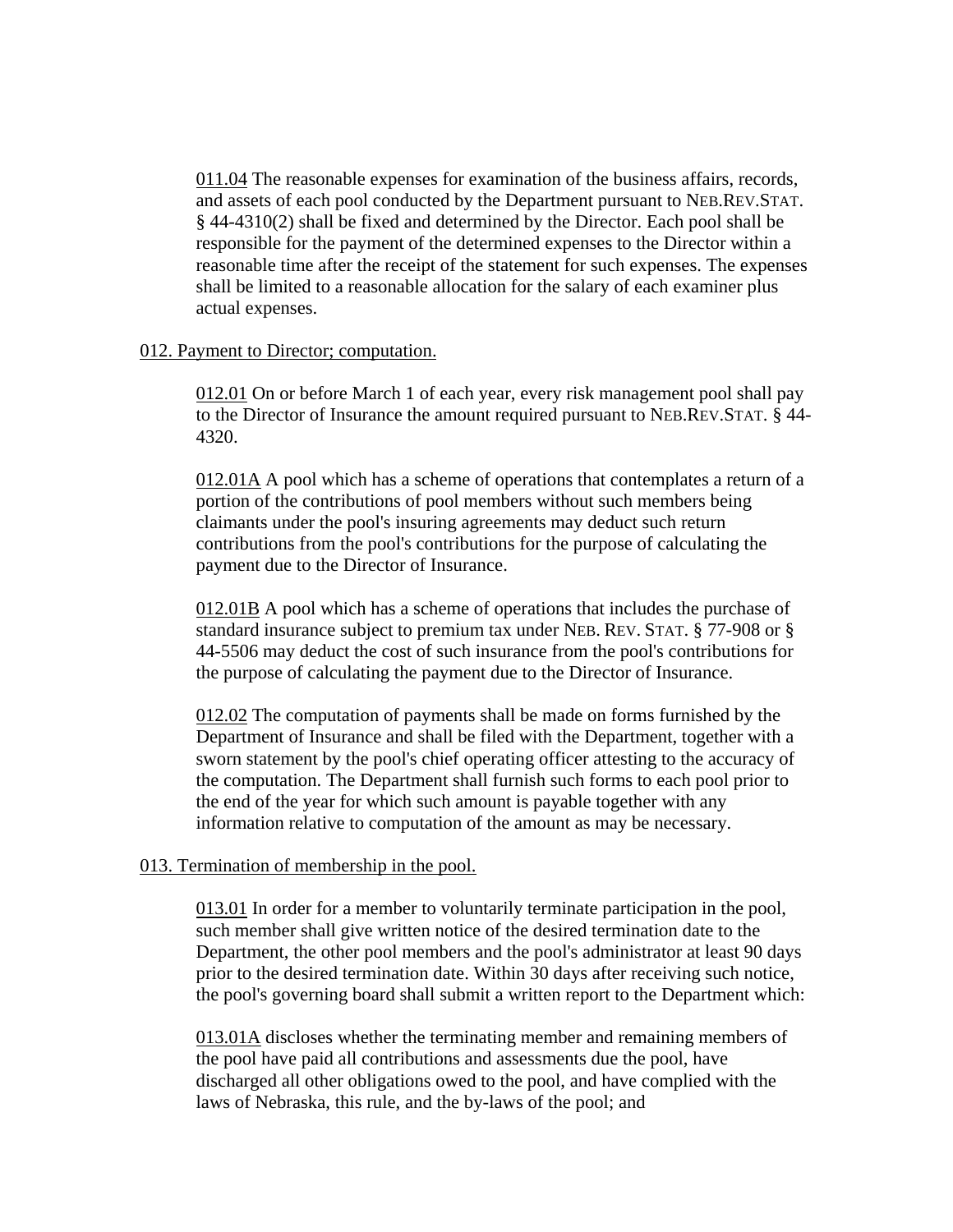013.01B projects the effect on the pool due to the member's withdrawal from the pool.

013.02 A member of the pool may be involuntarily terminated from the pool as provided for in NEB.REV.STAT. § 44-4309(2).

## 014. Voluntary dissolution of the pool.

014.01 A pool shall not be voluntarily dissolved or cease to function unless the governing board obtains the approval of the Director and thereafter obtains the approval of the pool's members in accordance with the agreement establishing the pool and the pool's by-laws, which shall require a two-thirds majority vote. The governing board may submit a written application seeking the Director's approval to voluntarily dissolve, at least 90 days in advance of the proposed dissolution date, setting forth the following:

014.01A Desired date of pool's dissolution;

014.01B Resolution of the governing board to terminate the pool and seeking the Director's approval of such termination; and

014.01C A plan of dissolution adopted by the governing board which sets forth the pool's arrangements for satisfying its obligations, such as but not limited to the insurance or excess stop-loss reinsurance of its obligations with insurers under appropriate agreements filed with and approved by the Director, or such alternative arrangements which provide for the payment of all claims, liabilities and debts such as a contingency or trust fund for future claims and obligations. Such obligations shall include both known claims and expenses associated therewith and claims incurred but not reported and expenses associated therewith. Additionally, the plan shall provide for the distribution of any assets remaining after payment of claims, liabilities and debts and the return of any unearned premium contributions. The return of surplus contributions must be based on an equitable formula.

014.02 The Director shall, within 30 days from the date the application for voluntary dissolution was submitted to the Department, issue a written determination regarding the application to voluntarily dissolve, and if approved, the pool shall proceed by placing the matter before the pool members for a vote within 30 days after the approval of the Director.

014.03 The governing board of the pool shall certify the results of the vote to the Department and proceed accordingly.